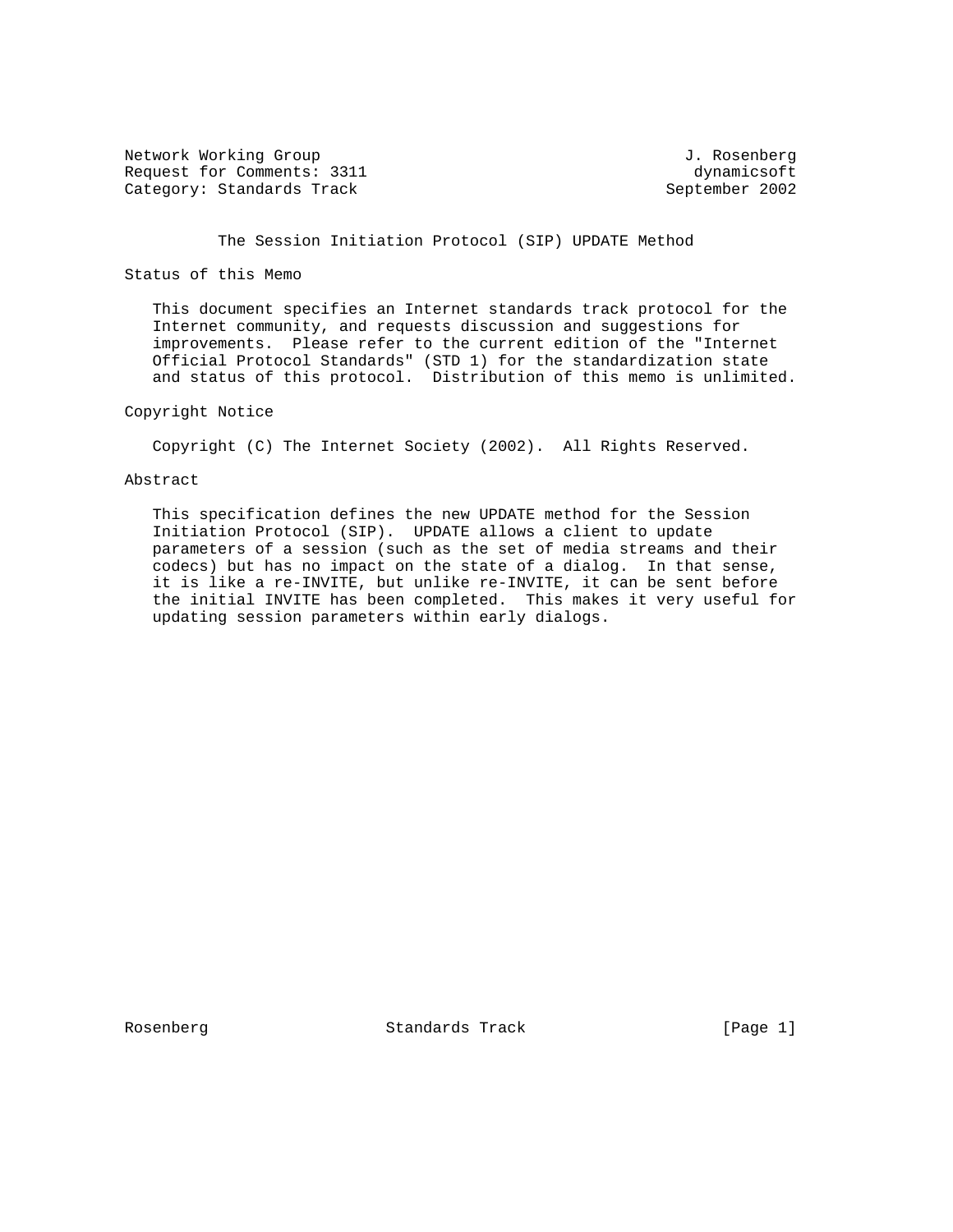Table of Contents

| 2   |                                               | 3   |
|-----|-----------------------------------------------|-----|
| 3   |                                               | 3   |
| 4   | Determining Support for this Extension        | 3   |
| 5   |                                               | 4   |
| 5.1 |                                               | 4   |
| 5.2 |                                               | 5   |
| 53  | Processing the UPDATE Response                | 6   |
| 6   |                                               |     |
| 7   | Definition of the UPDATE method               | 7   |
| 8   |                                               | 7   |
| 9   |                                               | 11  |
|     |                                               | 11  |
| 11  | Notice Regarding Intellectual Property Rights | 11  |
| 12  |                                               | 11  |
| 13  |                                               | 12. |
| 14  |                                               | 12  |
| 15  | Full Copyright Statement                      | 13  |

## 1 Introduction

 The Session Initiation Protocol (SIP) [1] defines the INVITE method for the initiation and modification of sessions. However, this method actually affects two important pieces of state. It impacts the session (the media streams SIP sets up) and also the dialog (the state that SIP itself defines). While this is reasonable in many cases, there are important scenarios in which this coupling causes complications.

 The primary difficulty is when aspects of the session need to be modified before the initial INVITE has been answered. An example of this situation is "early media", a condition where the session is established, for the purpose of conveying progress of the call, but before the INVITE itself is accepted. It is important that either caller or callee be able to modify the characteristics of that session (putting the early media on hold, for example), before the call is answered. However, a re-INVITE cannot be used for this purpose, because the re-INVITE has an impact on the state of the dialog, in addition to the session.

 As a result, a solution is needed that allows the caller or callee to provide updated session information before a final response to the initial INVITE request is generated. The UPDATE method, defined here, fulfills that need. It can be sent by a UA within a dialog (early or confirmed) to update session parameters without impacting the dialog state itself.

Rosenberg Standards Track [Page 2]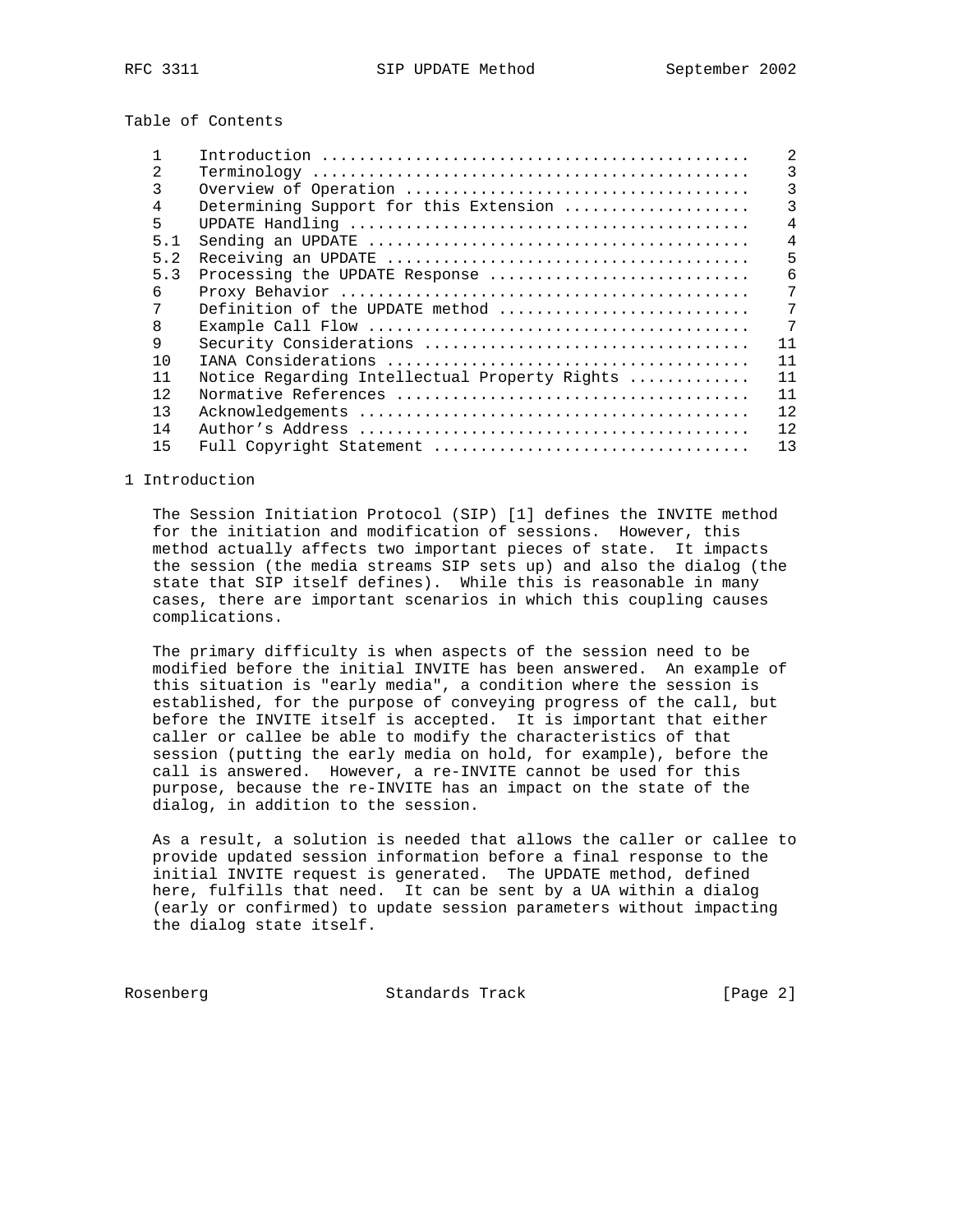#### 2 Terminology

 In this document, the key words "MUST", "MUST NOT", "REQUIRED", "SHALL", "SHALL NOT", "SHOULD", "SHOULD NOT", "RECOMMENDED", "MAY", and "OPTIONAL" are to be interpreted as described in BCP 14, RFC 2119 [2] and indicate requirement levels for compliant SIP implementations.

3 Overview of Operation

 Operation of this extension is straightforward. The caller begins with an INVITE transaction, which proceeds normally. Once a dialog is established, either early or confirmed, the caller can generate an UPDATE method that contains an SDP offer [3] for the purposes of updating the session. The response to the UPDATE method contains the answer. Similarly, once a dialog is established, the callee can send an UPDATE with an offer, and the caller places its answer in the 2xx to the UPDATE. The Allow header field is used to indicate support for the UPDATE method. There are additional constraints on when UPDATE can be used, based on the restrictions of the offer/answer model.

4 Determining Support for this Extension

 The initiation of a session operates as specified in RFC 3261 [1]. However, a UAC compliant to this specification SHOULD also include an Allow header field in the INVITE request, listing the method UPDATE, to indicate its ability to receive an UPDATE request.

 When a UAS compliant to this specification receives an INVITE request for a new dialog, and generates a reliable provisional response containing SDP, that response SHOULD contain an Allow header field that lists the UPDATE method. This informs the caller that the callee is capable of receiving an UPDATE request at any time. An unreliable provisional response MAY contain an Allow header field listing the UPDATE method, and a 2xx response SHOULD contain an Allow header field listing the UPDATE method.

 Responses are processed normally as per RFC 3261 [1], and in the case of reliable provisional responses, according to [4]. It is important to note that a reliable provisional response will always create an early dialog at the UAC. Creation of this dialog is necessary in order to receive UPDATE requests from the callee.

 If the response contains an Allow header field containing the value "UPDATE", the UAC knows that the callee supports UPDATE, and the UAC is allowed to follow the procedures of Section 5.1.

Rosenberg Standards Track [Page 3]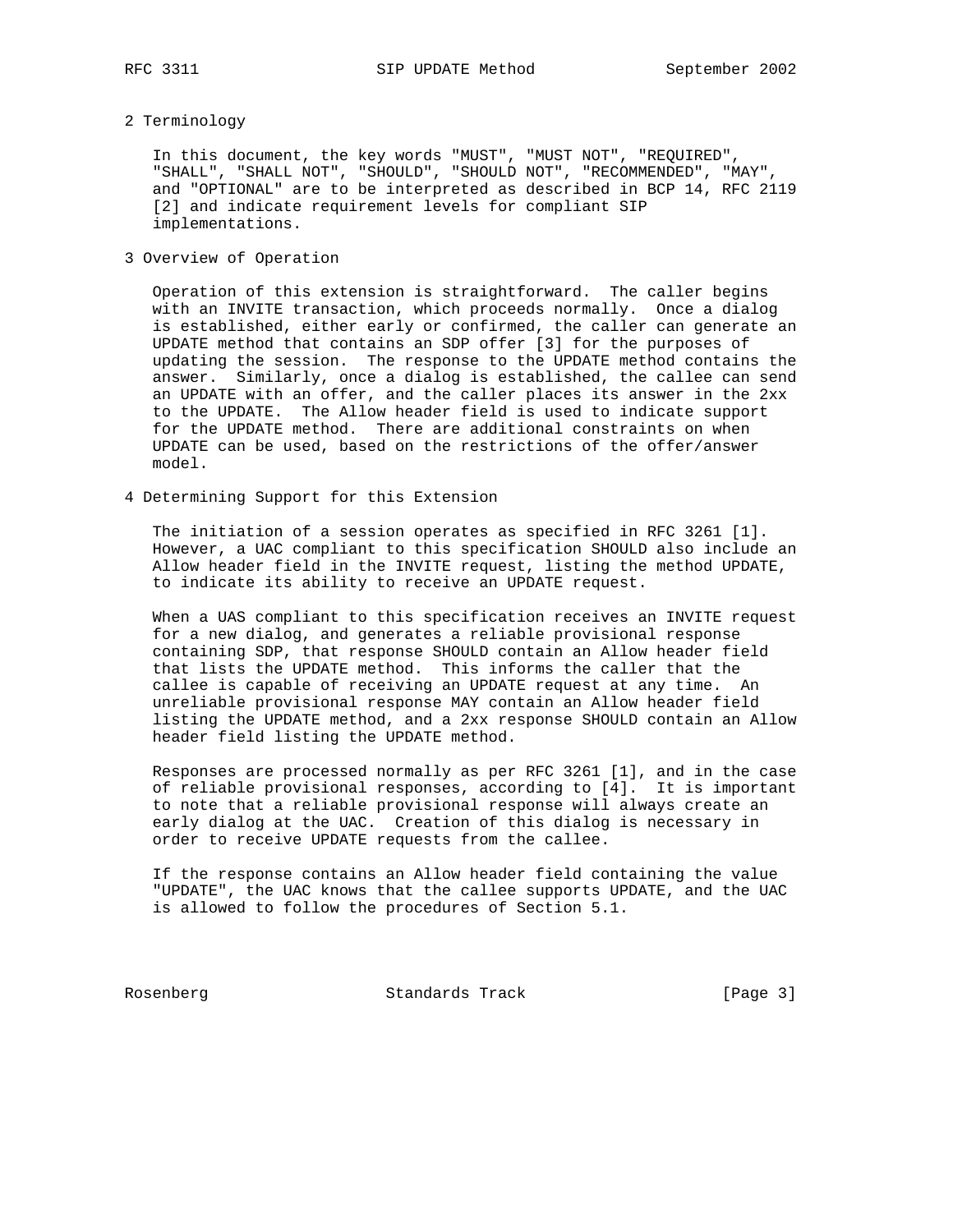# 5 UPDATE Handling

## 5.1 Sending an UPDATE

 The UPDATE request is constructed as would any other request within an existing dialog, as described in Section 12.2.1 of RFC 3261. It MAY be sent for both early and confirmed dialogs, and MAY be sent by either caller or callee. Although UPDATE can be used on confirmed dialogs, it is RECOMMENDED that a re-INVITE be used instead. This is because an UPDATE needs to be answered immediately, ruling out the possibility of user approval. Such approval will frequently be needed, and is possible with a re-INVITE.

 The UAC MAY add optional headers for the UPDATE request, as defined in Tables 1 and 2.

 UPDATE is a target refresh request. As specified in RFC 3261 [1], this means that it can update the remote target of a dialog. If a UA uses an UPDATE request or response to modify the remote target while an INVITE transaction is in progress, and it is a UAS for that INVITE transaction, it MUST place the same value into the Contact header field of the 2xx to the INVITE that it placed into the UPDATE request or response.

 The rules for inclusion of offers and answers in SIP messages as defined in Section 13.2.1 of RFC 3261 still apply. These rules exist to guarantee a consistent view of the session state. This means that, for the caller:

- o If the UPDATE is being sent before completion of the initial INVITE transaction, and the initial INVITE contained an offer, the UPDATE can contain an offer if the callee generated an answer in a reliable provisional response, and the caller has received answers to any other offers it sent in either PRACK or UPDATE, and has generated answers for any offers it received in an UPDATE from the callee.
- o If the UPDATE is being sent before completion of the initial INVITE transaction, and the initial INVITE did not contain an offer, the UPDATE can contain an offer if the callee generated an offer in a reliable provisional response, and the UAC generated an answer in the corresponding PRACK. Of course, it can't send an UPDATE if it has not received answers to any other offers it sent in either PRACK or UPDATE, or has not generated answers for any other offers it received in an UPDATE from the callee.

Rosenberg Standards Track [Page 4]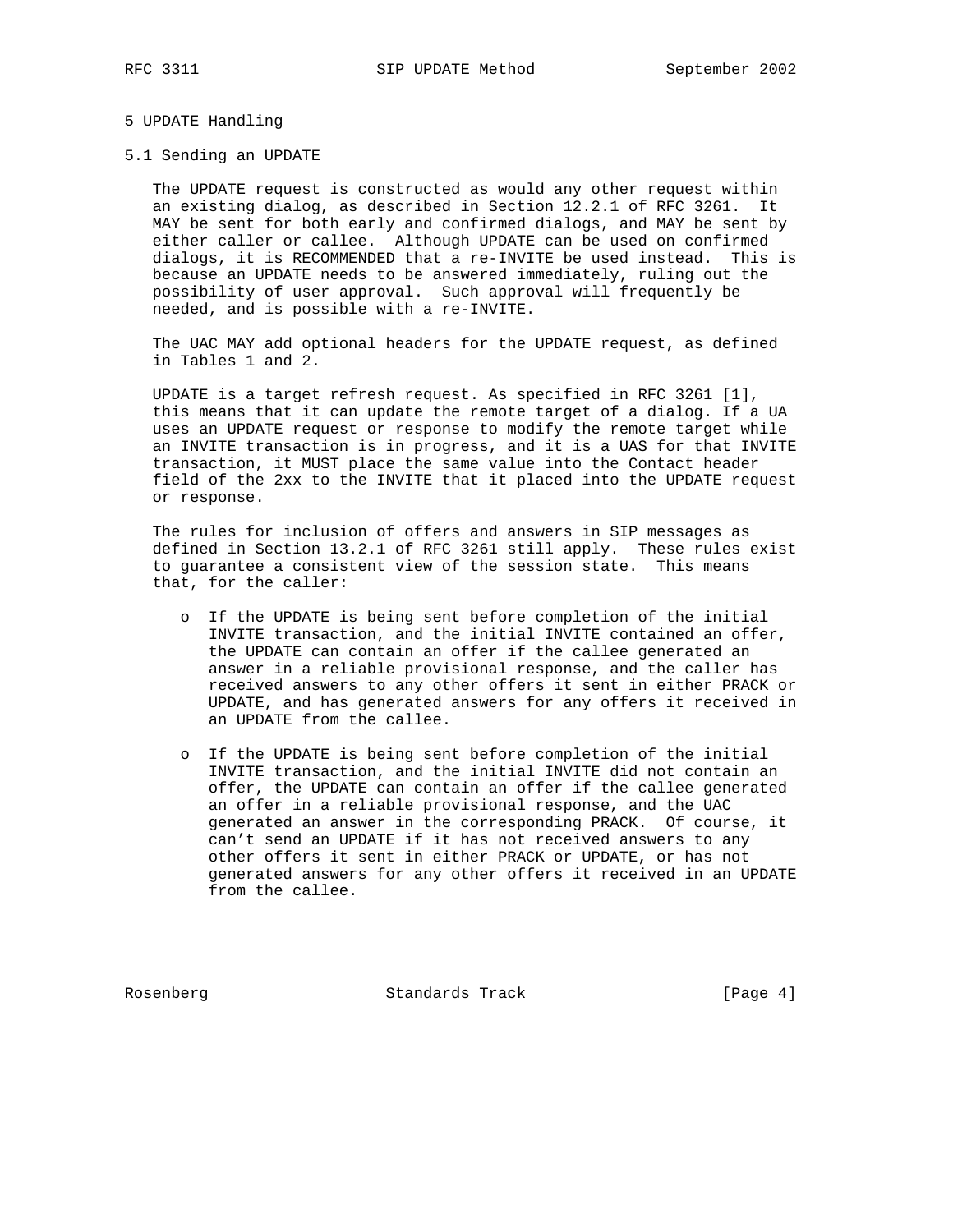o If the UPDATE is being sent after the completion of the initial INVITE transaction, it cannot contain an offer if the caller has generated or received offers in a re-INVITE or UPDATE which have not been answered.

and for the callee:

- o If the UPDATE is being sent before the completion of the INVITE transaction, and the initial INVITE contained an offer, the UPDATE cannot be sent with an offer unless the callee has generated an answer in a reliable provisional response, has received a PRACK for that reliable provisional response, has not received any requests (PRACK or UPDATE) with offers that it has not answered, and has not sent any UPDATE requests containing offers that have not been answered.
- o If the UPDATE is being sent before completion of the INVITE transaction, and the initial INVITE did not contain an offer, the UPDATE cannot be sent with an offer unless the callee has sent an offer in a reliable provisional response, received an answer in a PRACK, and has not received any UPDATE requests with offers that it has not answered, and has not sent any UPDATE requests containing offers that have not been answered.
- o If the UPDATE is being sent after the completion of the initial INVITE transaction, it cannot be sent with an offer if the callee has generated or received offers in a re-INVITE or UPDATE which have not been answered.

5.2 Receiving an UPDATE

 The UPDATE is processed as any other mid-dialog target refresh request, as described in Section 12.2.2 of RFC 3261 [1]. If the request is generally acceptable, processing continues as described below. This processing is nearly identical to that of Section 14.2 of RFC 3261 [1], but generalized for the case of UPDATE.

 A UAS that receives an UPDATE before it has generated a final response to a previous UPDATE on the same dialog MUST return a 500 response to the new UPDATE, and MUST include a Retry-After header field with a randomly chosen value between 0 and 10 seconds.

 If an UPDATE is received that contains an offer, and the UAS has generated an offer (in an UPDATE, PRACK or INVITE) to which it has not yet received an answer, the UAS MUST reject the UPDATE with a 491 response. Similarly, if an UPDATE is received that contains an offer, and the UAS has received an offer (in an UPDATE, PRACK, or INVITE) to which it has not yet generated an answer, the UAS MUST

Rosenberg Standards Track [Page 5]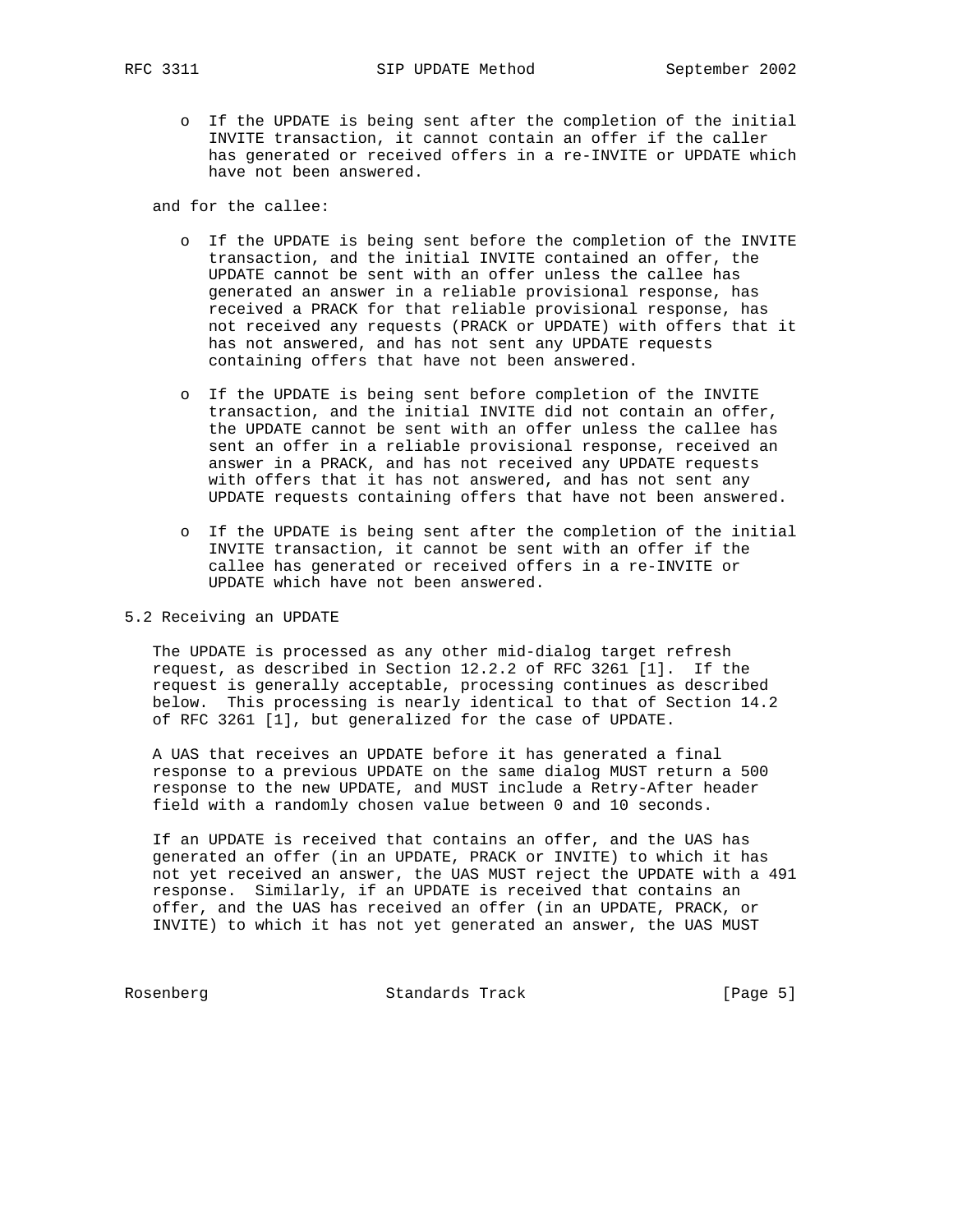reject the UPDATE with a 500 response, and MUST include a Retry-After header field with a randomly chosen value between 0 and 10 seconds.

 If a UA receives an UPDATE for an existing dialog, it MUST check any version identifiers in the session description or, if there are no version identifiers, the content of the session description to see if it has changed. If the session description has changed, the UAS MUST adjust the session parameters accordingly and generate an answer in the 2xx response. However, unlike a re-INVITE, the UPDATE MUST be responded to promptly, and therefore the user cannot generally be prompted to approve the session changes. If the UAS cannot change the session parameters without prompting the user, it SHOULD reject the request with a 504 response. If the new session description is not acceptable, the UAS can reject it by returning a 488 (Not Acceptable Here) response for the UPDATE. This response SHOULD include a Warning header field.

5.3 Processing the UPDATE Response

 Processing of the UPDATE response at the UAC follows the rules in Section 12.2.1.2 of RFC 3261 [1] for a target refresh request. Once that processing is complete, it continues as specified below. This processing is nearly identical to the processing of Section 14.1 of RFC 3261 [1], but generalized for UPDATE.

 If a UA receives a non-2xx final response to a UPDATE, the session parameters MUST remain unchanged, as if no UPDATE had been issued. Note that, as stated in Section 12.2.1 of RFC 3261 [1], if the non- 2xx final response is a 481 (Call/Transaction Does Not Exist), or a 408 (Request Timeout), or no response at all is received for the UPDATE (that is, a timeout is returned by the UPDATE client transaction), the UAC will terminate the dialog.

 If a UAC receives a 491 response to a UPDATE, it SHOULD start a timer with a value T chosen as follows:

- 1. If the UAC is the owner of the Call-ID of the dialog ID (meaning it generated the value), T has a randomly chosen value between 2.1 and 4 seconds in units of 10 ms.
- 2. If the UAC is not the owner of the Call-ID of the dialog ID, T has a randomly chosen value between 0 and 2 seconds in units of 10 ms.

 When the timer fires, the UAC SHOULD attempt the UPDATE once more, if it still desires for that session modification to take place. For example, if the call was already hung up with a BYE, the UPDATE would not take place.

Rosenberg Standards Track [Page 6]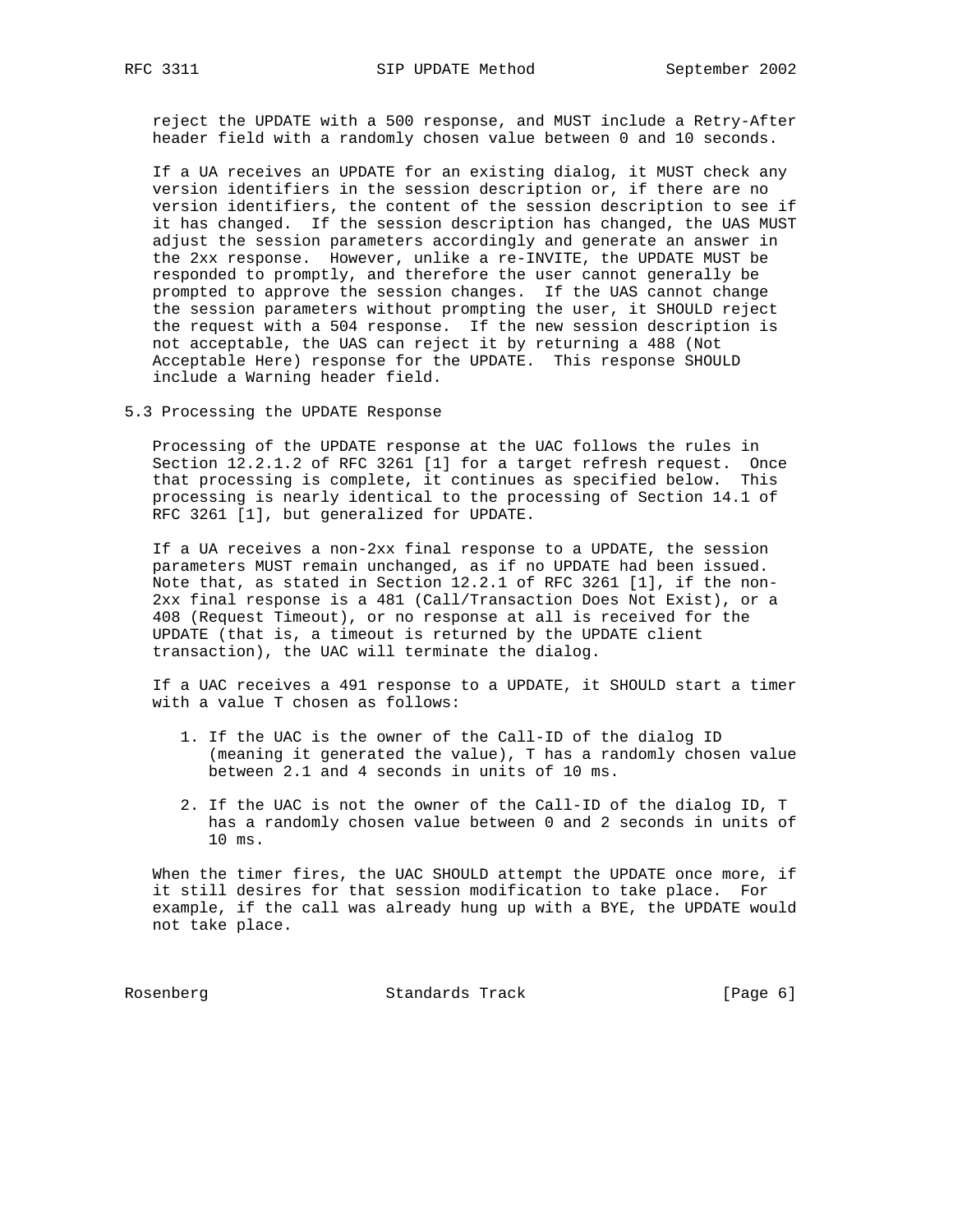6 Proxy Behavior

 Proxy processing of the UPDATE request is identical to any other non-INVITE request.

7 Definition of the UPDATE method

 The semantics of the UPDATE method are described in detail above. This extension adds another value to the Method BNF described in RFC 3261:

 UPDATEm = %x55.50.44.41.54.45 ; UPDATE in caps Method = INVITEm / ACKm / OPTIONSm / BYEm / CANCELm / REGISTERm / UPDATEm / extension-method

Table 1 extends Table 2 of RFC 3261 for the UPDATE method.

Table 2 updates Table 3 of RFC 3261 for the UPDATE method.

8 Example Call Flow

 This section presents an example call flow using the UPDATE method. The flow is shown in Figure 1. The caller sends an initial INVITE (1) which contains an offer. The callee generates a 180 response (2) with an answer to that offer. With the completion of an offer/answer exchange, the session is established, although the dialog is still in the early state. The caller generates a PRACK (3) to acknowledge the 180, and the PRACK is answered with a 200 OK (4). The caller decides to update some aspect of the session - to put it on hold, for example. So, they generate an UPDATE request (5) with a new offer. This offer is answered in the 200 response to the UPDATE (6). Shortly thereafter, the callee decides to update some aspect of the session, so it generates an UPDATE request (7) with an offer, and the answer is sent in the 200 response (8). Finally, the callee answers the call, resulting in a 200 OK response to the INVITE (9), and then an ACK (10). Neither the 200 OK to the INVITE, nor the ACK, will contain SDP.

Rosenberg Standards Track [Page 7]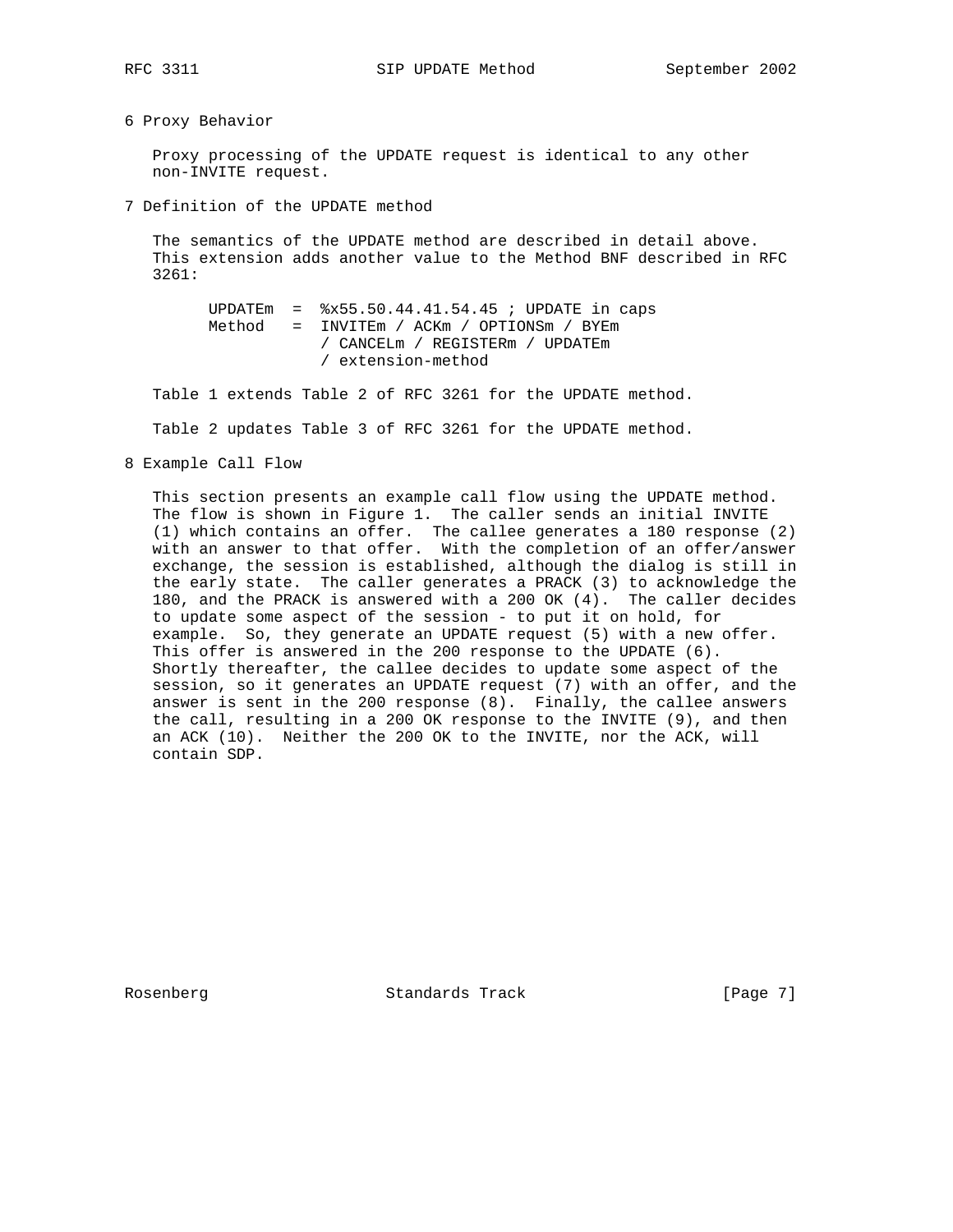| Header field        | where       | proxy | UPDATE                   |
|---------------------|-------------|-------|--------------------------|
| Accept              | R           |       | $\circ$                  |
| Accept              | 2xx         |       | $\circ$                  |
| Accept              | 415         |       | C                        |
| Accept-Encoding     | R           |       | $\circ$                  |
| Accept-Encoding     | 2xx         |       | $\circ$                  |
| Accept-Encoding     | 415         |       | C                        |
| Accept-Language     | R           |       | $\circ$                  |
| Accept-Language     | 2xx         |       | $\circ$                  |
| Accept-Language     | 415         |       | C                        |
| Alert-Info          |             |       | $\overline{\phantom{0}}$ |
| Allow               | R           |       | $\circ$                  |
| Allow               | 2xx         |       | $\circ$                  |
| Allow               | $\Upsilon$  |       | $\circ$                  |
| Allow               | 405         |       | m                        |
| Allow-Events        | (1)         |       | $\qquad \qquad -$        |
| Authentication-Info | 2xx         |       | $\circ$                  |
| Authorization       | R           |       | $\circ$                  |
| $Call$ -ID          | C           | r     | m                        |
| Call-Info           |             | ar    | $\circ$                  |
| Contact             | R           |       | m                        |
| Contact             | 1xx         |       | $\circ$                  |
| Contact             | 2xx         |       | m                        |
| Contact             | 3xx         | d     | $\circ$                  |
| Contact             | 485         |       | O                        |
| Content-Disposition |             |       | $\circ$                  |
| Content-Encoding    |             |       | $\circ$                  |
| Content-Language    |             |       | O                        |
| Content-Length      |             | ar    | t                        |
| Content-Type        |             |       | $\star$                  |
| CSeq                | C           | r     | m                        |
| Date                |             | а     | O                        |
| Error-Info          | $300 - 699$ | a     | O                        |
| Event               | (1)         |       |                          |
| Expires             |             |       |                          |
| From                | C           | r     | m                        |
| $In-Reply-To$       |             |       |                          |
| Max-Forwards        | R           | amr   | m                        |
| Min-Expires         |             |       | $\overline{\phantom{0}}$ |
| MIME-Version        |             |       | O                        |
| Organization        |             | ar    | $\circ$                  |

Table 1: Summary of header fields, A--O ; (1) defined in [5].

Rosenberg Standards Track [Page 8]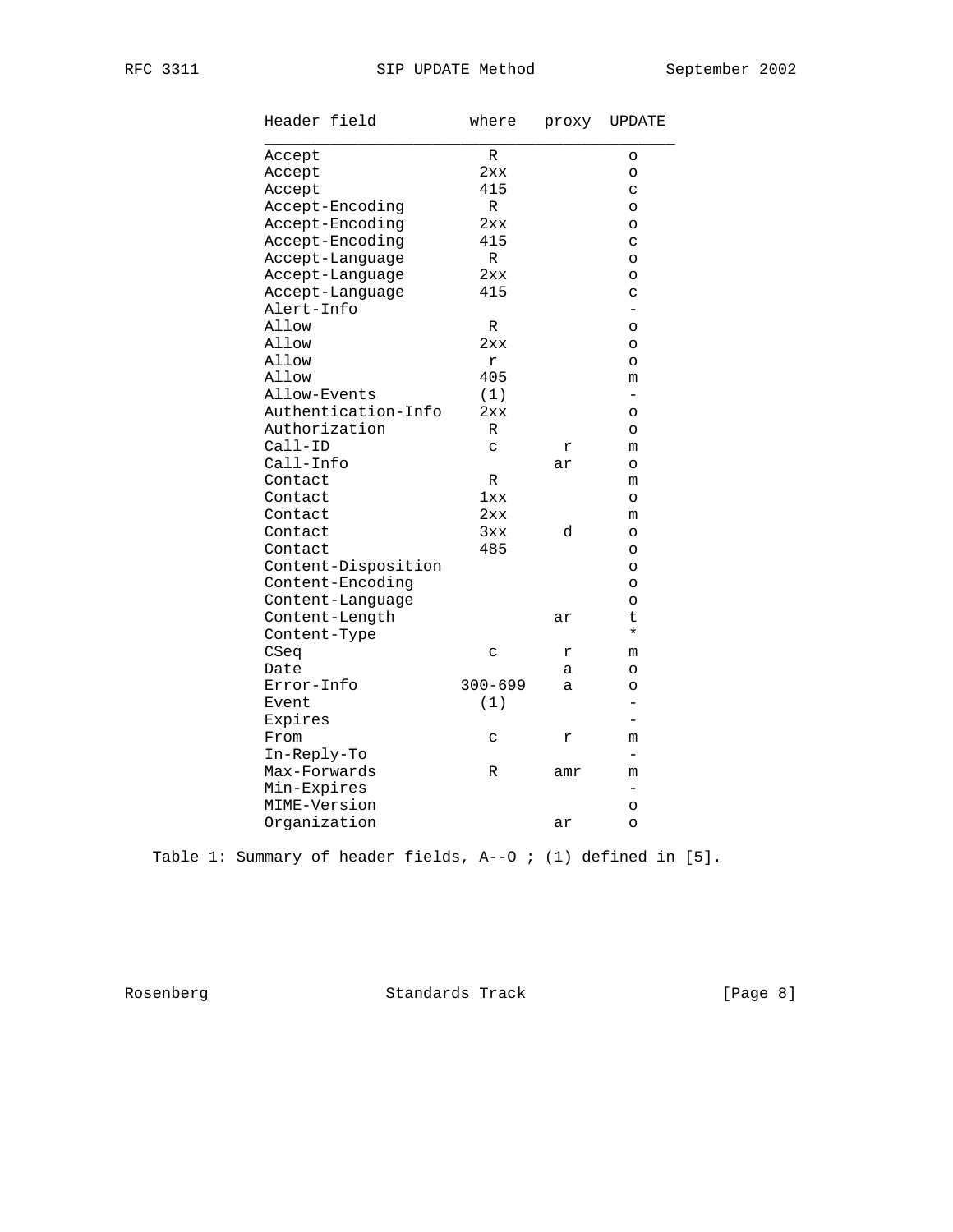| Header field        | where              | proxy | UPDATE       |
|---------------------|--------------------|-------|--------------|
| Priority            |                    |       |              |
| Proxy-Authenticate  | 407                | ar    | m            |
| Proxy-Authenticate  | 401                | ar    | $\circ$      |
| Proxy-Authorization | R                  | dr    | $\circ$      |
| Proxy-Require       | R                  | ar    | $\circ$      |
| RAck                | R                  |       | -            |
| Record-Route        | R                  | ar    | $\circ$      |
| Record-Route        | 2xx,18x            | mr    | $\circ$      |
| Reply-To            |                    |       |              |
| Require             |                    | ar    | C            |
| Retry-After         | 404, 413, 480, 486 |       | $\circ$      |
|                     | 500,503            |       | O            |
|                     | 600,603            |       | $\circ$      |
| Route               | R                  | adr   | $\mathsf{C}$ |
| RSeq                |                    |       |              |
| Server              | r                  |       | $\circ$      |
| Subject             |                    |       |              |
| Subscription-State  | (1)                |       |              |
| Supported           | R                  |       | $\circ$      |
| Supported           | 2xx                |       | $\circ$      |
| Timestamp           |                    |       | $\circ$      |
| To                  | C                  | r     | m            |
| Unsupported         | 420                |       | m            |
| User-Agent          |                    |       | $\circ$      |
| Via                 | R                  | amr   | m            |
| Via                 | rc                 | dr    | m            |
| Warning             | r                  |       | $\circ$      |
| WWW-Authenticate    | 401                | ar    | m            |
| WWW-Authenticate    | 407                | ar    | $\circ$      |

Table 2: Summary of header fields, P--Z.

Rosenberg Standards Track [Page 9]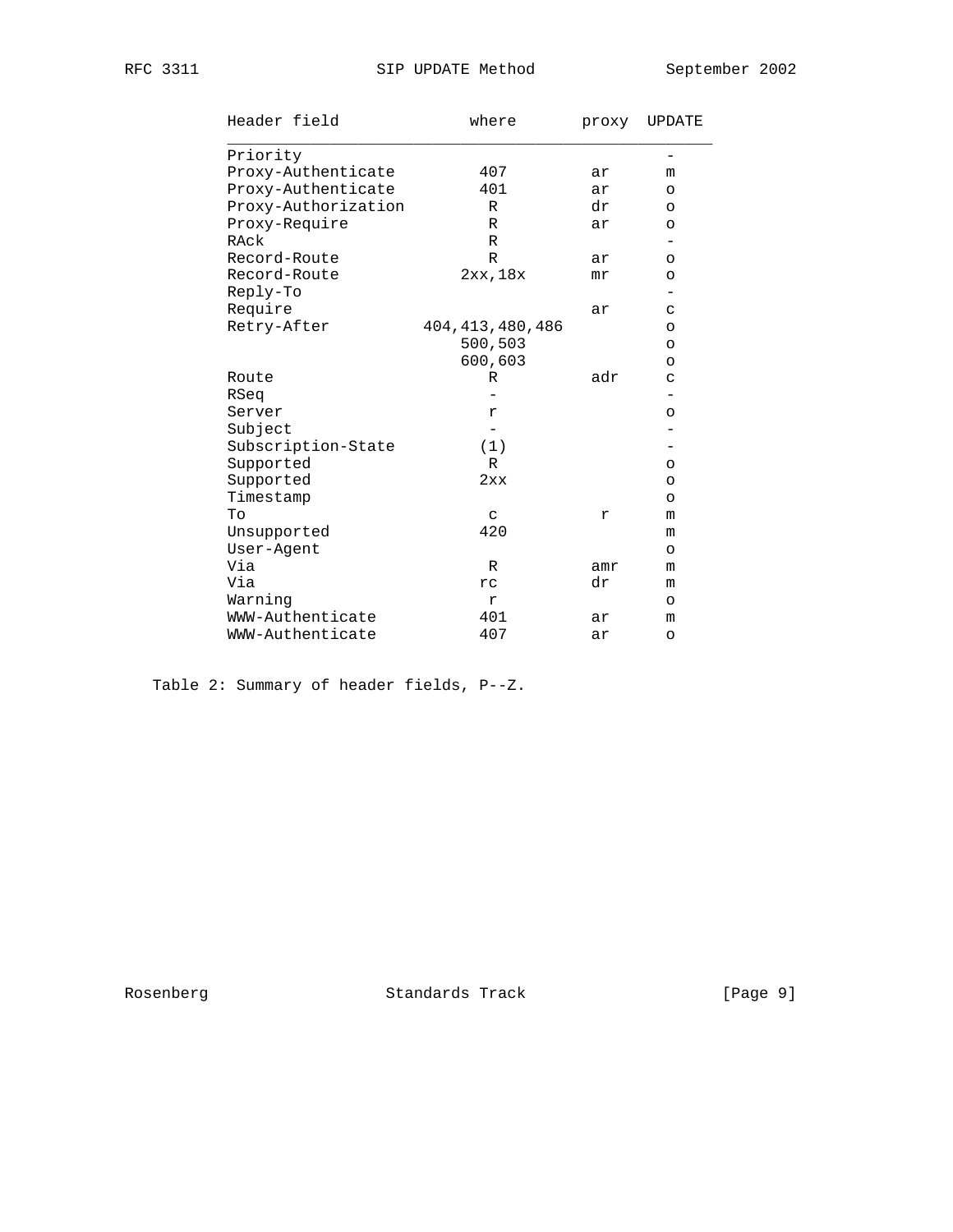| Caller |                                                             | Callee |
|--------|-------------------------------------------------------------|--------|
|        | $(1)$ INVITE with offer 1<br>-----------------------------> |        |
|        | $(2)$ 180 with answer 1<br>-----------------------------    |        |
|        | $(3)$ PRACK                                                 |        |
|        | $(4)$ 200 PRACK<br><-----------------------------           |        |
|        | (5) UPDATE with offer 2                                     |        |
|        | (6) 200 UPDATE with answer 2<br>--------------------------  |        |
|        | (7) UPDATE with offer 3<br>----------------------------     |        |
|        | (8) 200 UPDATE with answer 3                                |        |
|        | (9) 200 INVITE<br><-----------------------------            |        |
|        | $(10)$ ACK                                                  |        |
|        |                                                             |        |

Figure 1: UPDATE Call Flow

Rosenberg Standards Track [Page 10]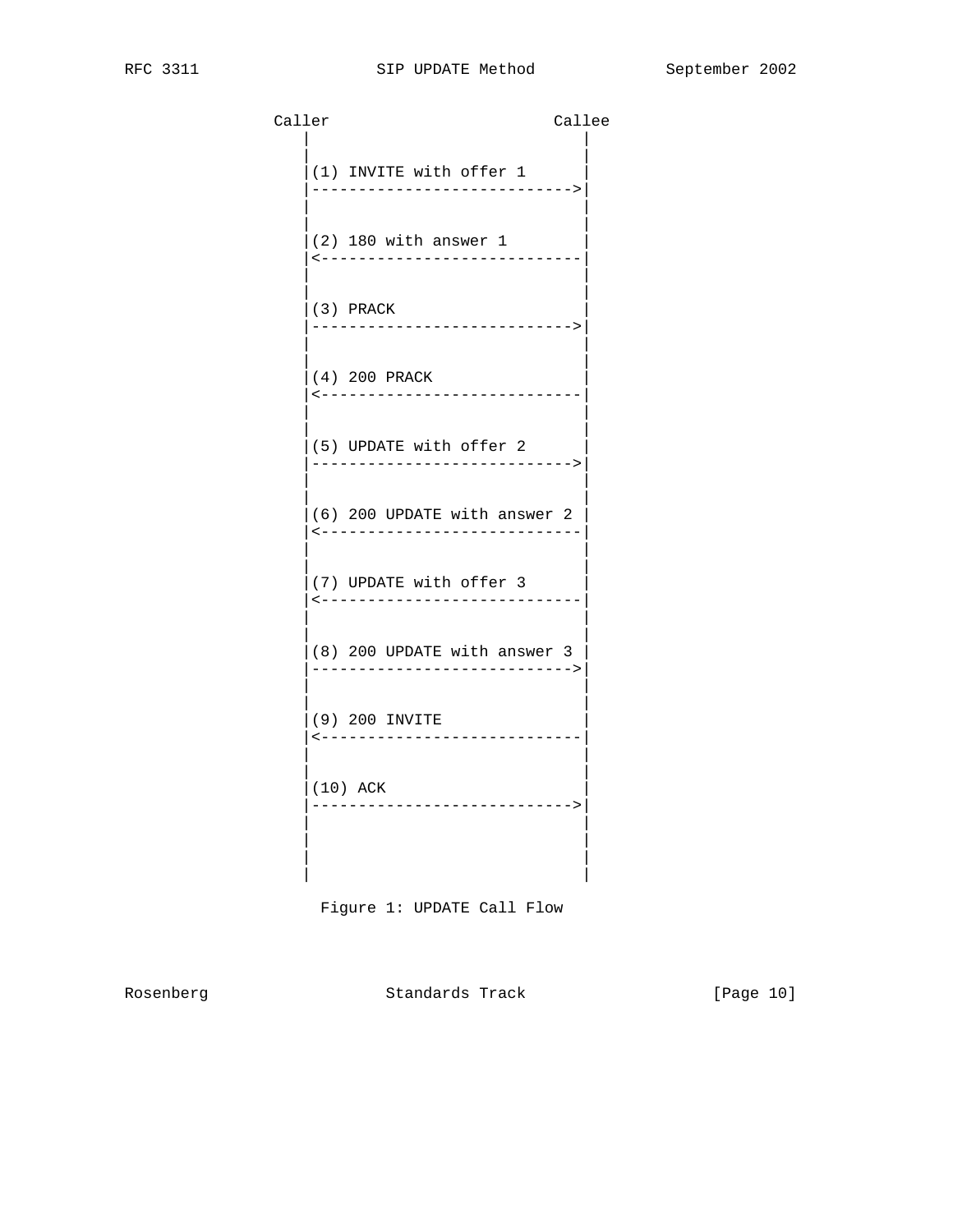9 Security Considerations

 The security considerations for UPDATE are identical to those for re-INVITE. It is important that the UPDATE be integrity protected and authenticated as coming from the same source as the entity on the other end of the dialog. RFC 3261 [1] discusses security mechanisms for achieving these functions.

10 IANA Considerations

 As per Section 27.4 of RFC 3261 [1], this specification serves as a registration for the SIP UPDATE request method. The information to be added to the registry is:

 RFC 3311: This specification serves as the RFC for registering the UPDATE request method.

Method Name: UPDATE

Reason Phrase: Not applicable.

11 Notice Regarding Intellectual Property Rights

 The IETF has been notified of intellectual property rights claimed in regard to some or all of the specification contained in this document. For more information consult the online list of claimed rights.

- 12 Normative References
	- [1] Rosenberg, J., Schulzrinne, H., Camarillo, G., Johnston, A., Peterson, J., Sparks, R., Handley, M. and E. Schooler, "SIP: Session Initiation Protocol", RFC 3261, June 2002.
	- [2] Bradner, S., "Key words for use in RFCs to Indicate Requirement Levels", BCP 14, RFC 2119, March 1997.
	- [3] Rosenberg, J. and H. Schulzrinne, "An Offer/Answer Model with the Session Description Protocol (SDP)", RFC 3264, June 2002.
	- [4] Rosenberg, J. and H. Schulzrinne, "Reliability of Provisional Responses in the Session Initiation Protocol (SIP)", RFC 3262, June 2002.
	- [5] Roach, A.B., "Session Initiation Protocol (SIP)-Specific Event Notification", RFC 3265, June 2002.

Rosenberg Standards Track [Page 11]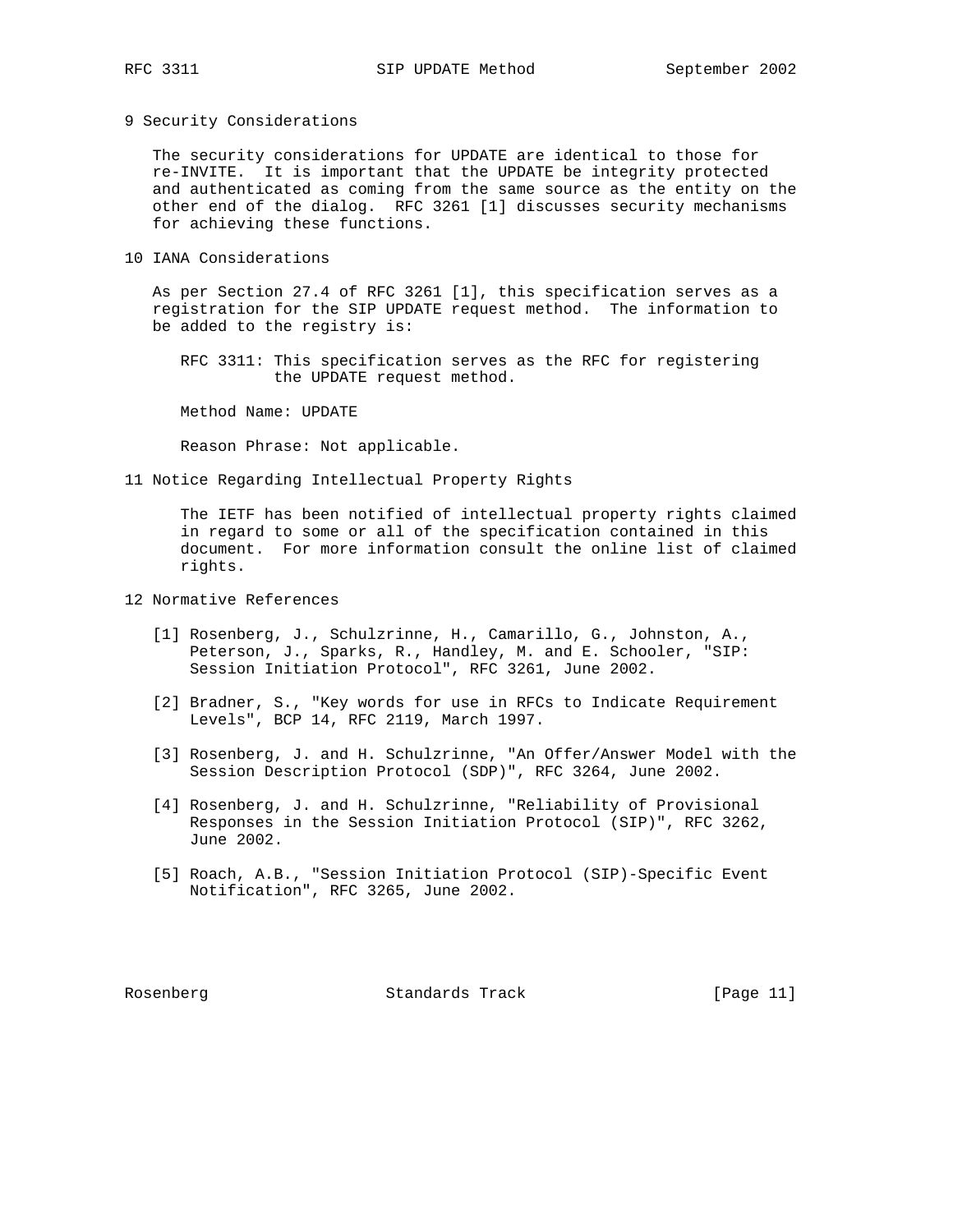# 13 Acknowledgements

 The author would like to thank Jo Hornsby, Markus Isomaki, Rohan Mahy, and Bob Penfield for their comments.

14 Author's Address

 Jonathan Rosenberg dynamicsoft 72 Eagle Rock Avenue First Floor East Hanover, NJ 07936

EMail: jdrosen@dynamicsoft.com

Rosenberg Standards Track [Page 12]